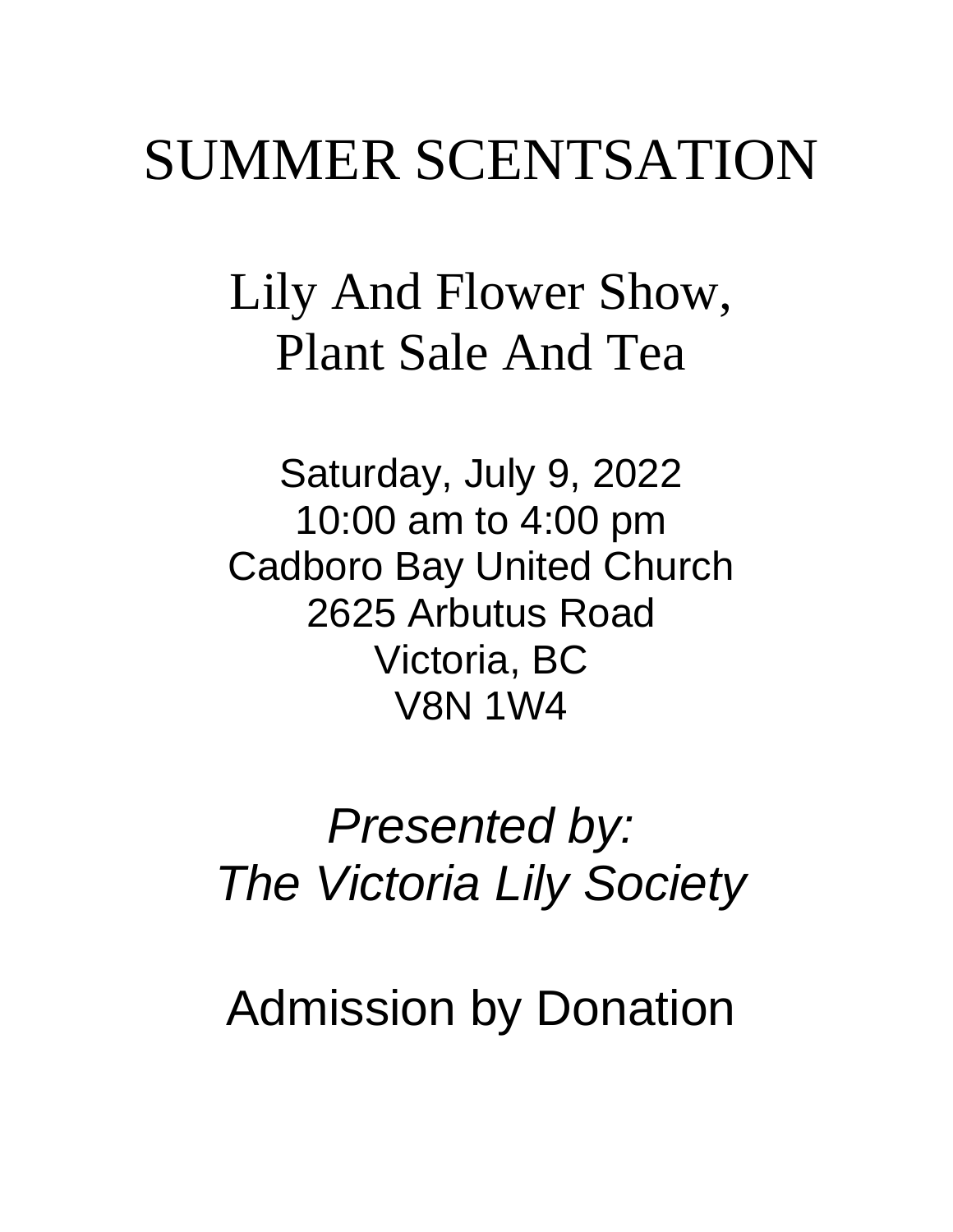# **CONTENTS**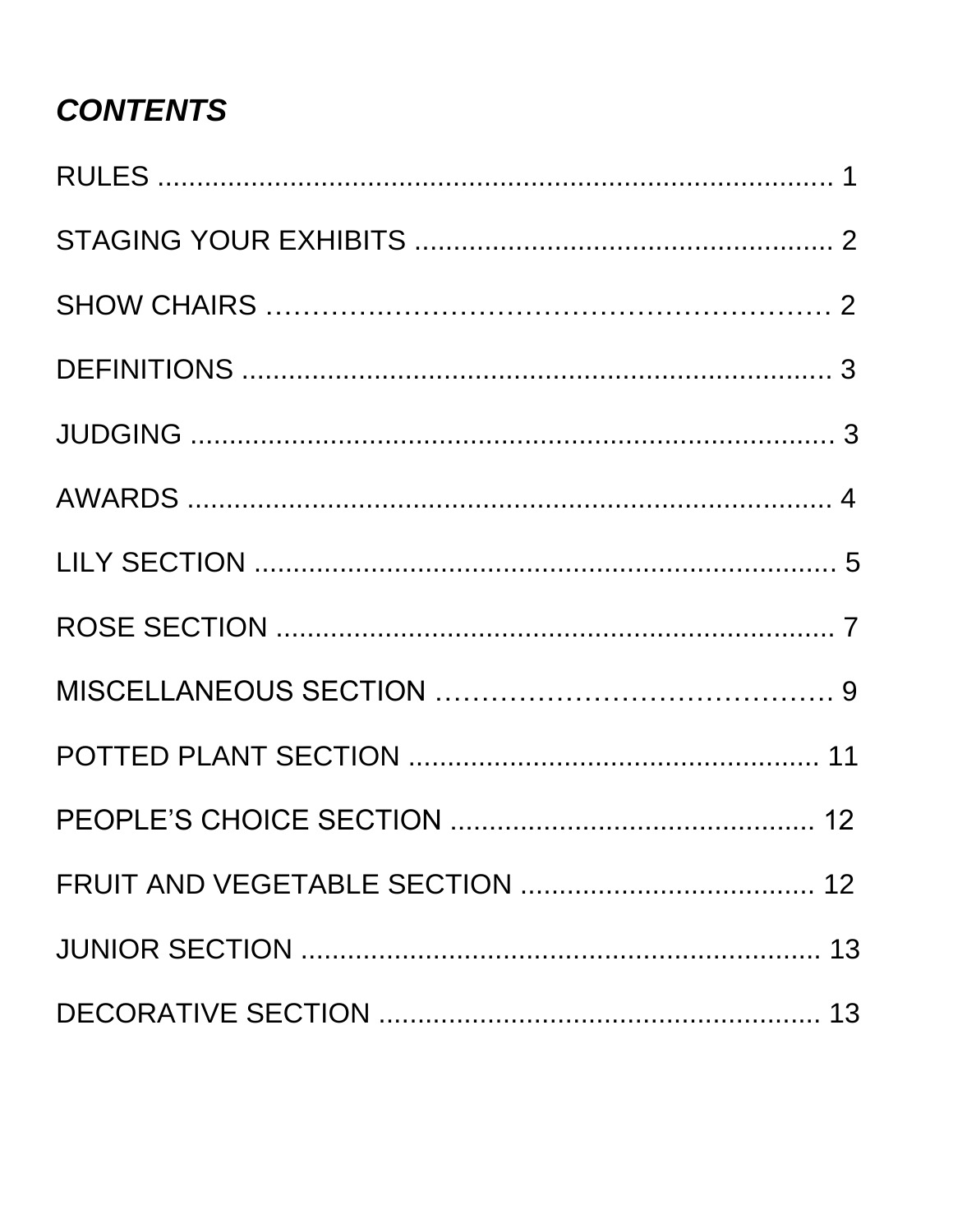## *THE RULES*

This is an open show; all entries are welcome. There is no entry fee.

All varieties in an entry should be named, if possible.

Entries must have been the property of the Exhibitor for at least 1 month prior to the show with the exception of potted plants, which must have been the property of the Exhibitor for at least 3 months prior to the show.

Containers will be provided and must be used for all classes except where otherwise stated in the catalogue.

All exhibits in the Junior Section must be arranged by the Exhibitor alone. Juniors are children 15 years or younger.

Provided entries are different cultivars, Exhibitors may make more than one entry per class, save in the Junior Section.

Any exhibit may be removed at the discretion of the Show Officials.

Exhibitors must not remove exhibits before 4:00 pm Saturday, July 9.

All exhibits are shown at the Exhibitor's risk. The Show Organizers are not responsible for loss or damage.

Any decision of the Judges is final.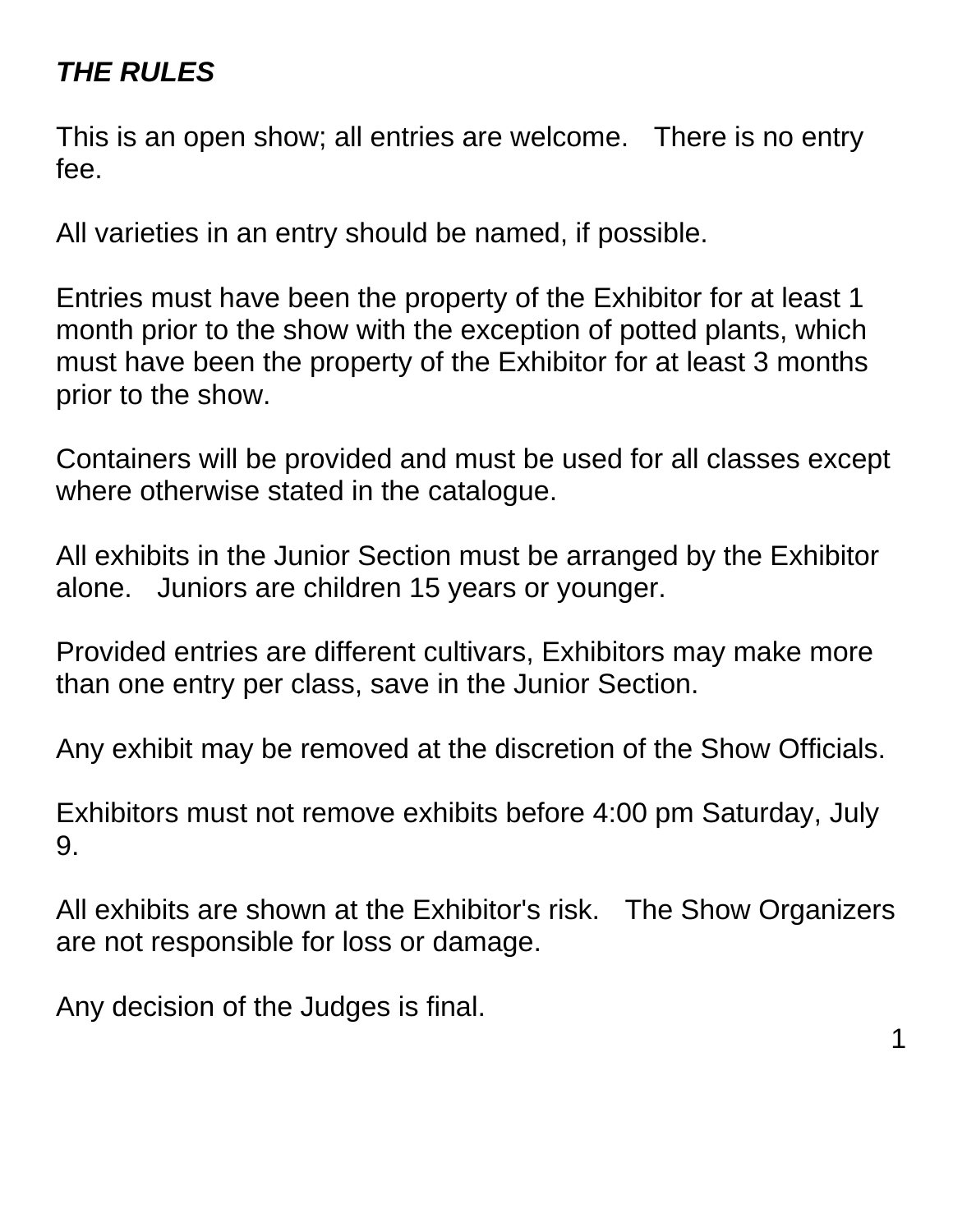## *STAGING YOUR EXHIBITS*

Exhibits may be staged on Friday July 8 between 2:00 pm and 8:00 pm, and on Saturday July 9th from 7:00 am to 7:30 am by appointment only. Any Exhibitor staging on Saturday must submit class list to [brycefradley@icloud.com](mailto:brycefradley@icloud.com) by Friday 9pm.

Entry cards will be available online and during the dates and times above. No pre-registration is necessary.

When the type of container is not specified, the Exhibitor must use the container supplied by the Society. This includes collections.

All entries must be in one container unless otherwise stated.

Please name your exhibits wherever possible.

Your entries are subject to the rules in this catalogue, including all time parameters.

Please read the rules carefully. If you have questions, contact the Show Chair as soon as possible for clarification.

#### *SHOW CHAIRS*

Bryce Fradley. Email: brycefradley@icloud.com Telephone: 250-294-4402 And Brenda Sopow. Email: brendalyn@telus.net Telephone: 250-386-1604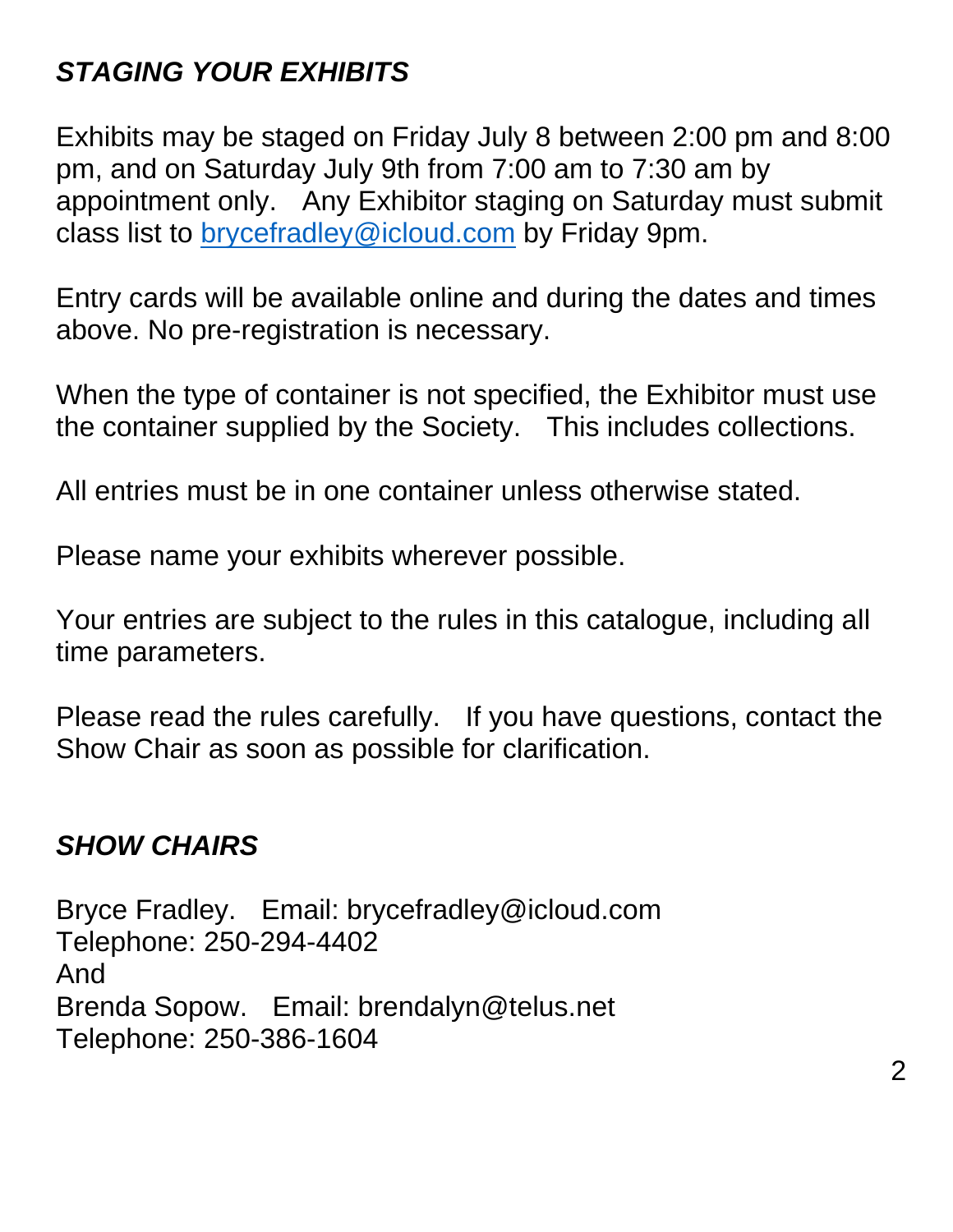## *DEFINITIONS*

**Basket**: must have a looped handle by which it may be lifted.

**Bowl**: a receptacle, the diameter of the mouth of which is greater than the height.

**Bud, flower**: two petals beginning to unfurl with the sepals down, about one quarter open.

**Cultivar**: Term for what is commonly known by horticulturists as a 'cultivated variety', or simply a 'variety', e.g. rose 'Peace'

**Disbudded**: side buds removed.

**NAS**: not according to schedule.

**Vase**: a receptacle, the height of which is greater than the diameter.

#### *JUDGING*

Judging is done by experienced horticultural judges.

Judging will begin at 8:00 am Saturday, July 9, 2022.

Judges are to withhold any or all prizes where the quality of the exhibits is not considered worthy of an award. Judges may award 1st, 2nd, 3rd, and honourable mention prizes with as many as the quality of exhibits in a class warrants.

All prize-winning exhibits will be acknowledged. Rosettes will be awarded to the best exhibit in each Division.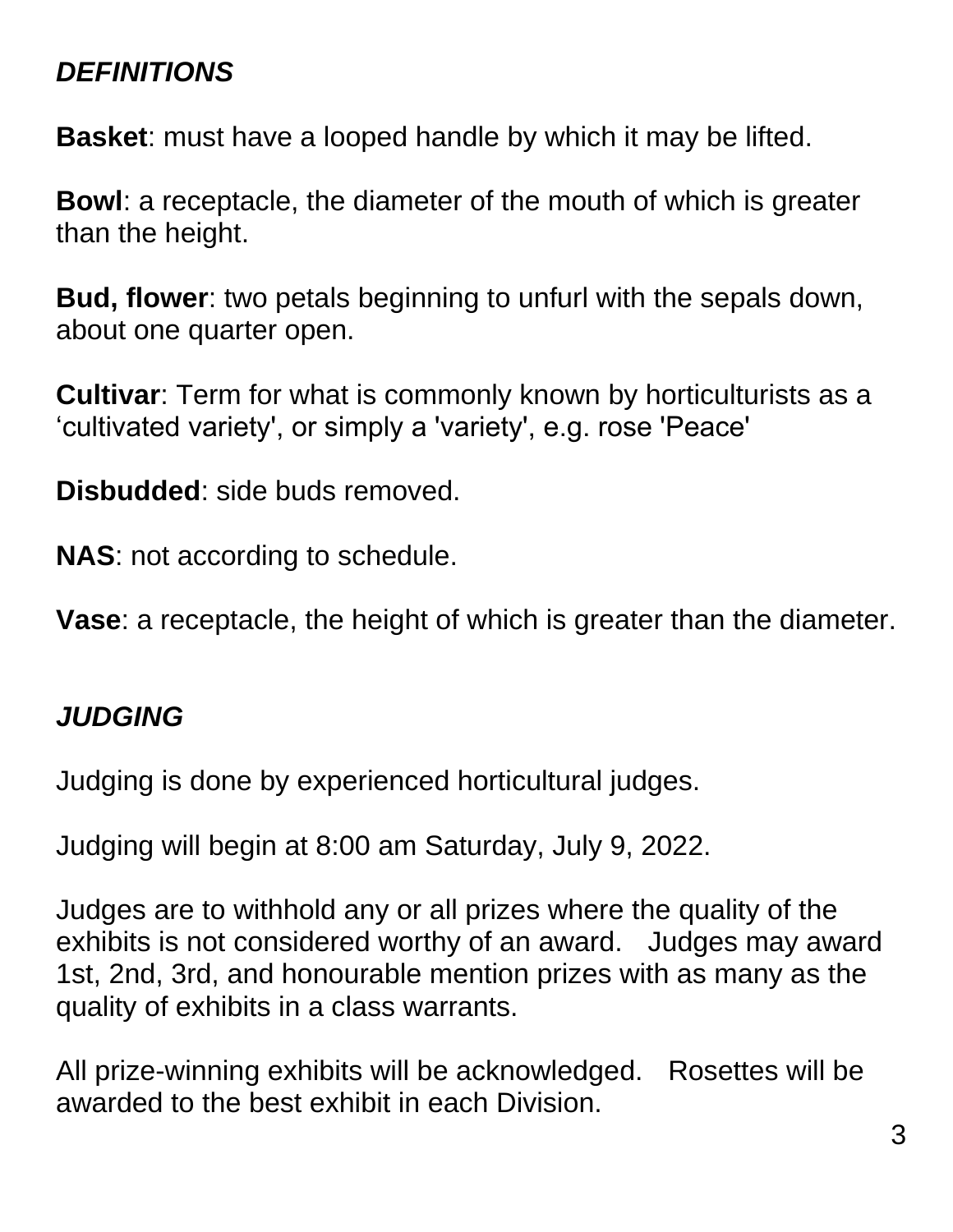#### *AWARDS*

## *ROSETTE FOR THE BEST ENTRY IN EACH SECTION*

**Aggregate of Show:** Gift Certificate

**Lily Section:**  Aggregate of Lily Section - Gift Certificate

**Rose Section:** Aggregate of Rose Section - Gift Certificate

**Miscellaneous Flower Section:** Aggregate of Miscellaneous Flower Section- Gift Certificate

**Potted Plant Section:** Aggregate of Potted Plant Section - Gift Certificate

**Junior Section:** Aggregate of Junior Section - Gift Certificate

**Fruit and Vegetable Section:** Aggregate of Fruit and Vegetable Section - Gift Certificate

**Decorative Section:** Aggregate of Decorative Section - Gift Certificate

#### *POINTS AWARDED TOWARD AGGREGATE*

**General Section**: 1st prize 3 points, 2nd prize 2 points, 3rd prize 1 point, and honourable mention 1/2 point. Rosette 5 points.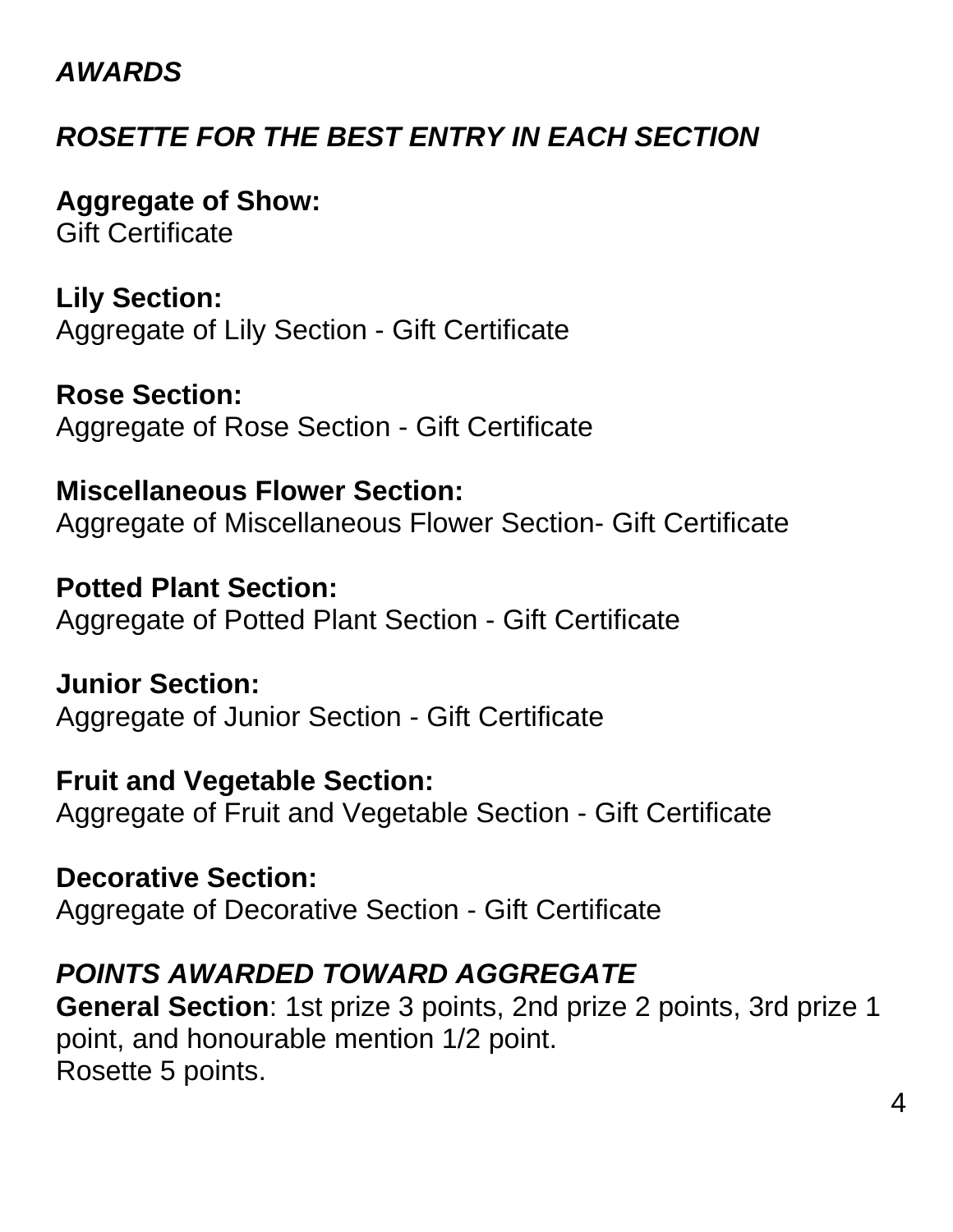## *LILY SECTION*

*Rosette awarded for Best Entry in each Division* 

## **Division A - Single stem, named hybrid**

- 1. Upfacing & outfacing Asiatic hybrid, red
- 2. Upfacing & outfacing Asiatic hybrid, white or near white
- 3. Upfacing & outfacing Asiatic hybrid, yellow or yellow blend
- 4. Upfacing & outfacing Asiatic hybrid, pink or pink blend
- 5. Upfacing & outfacing Asiatic hybrid, orange or apricot or blends thereof
- 6. Upfacing & outfacing Asiatic hybrid, any other colour
- 7. Pendant (downfacing) Asiatic hybrid
- 8. Martagon hybrid
- 9. Chinese trumpet and Aurelian hybrids
- 10. Oriental hybrid
- 11. Interdivisional hybrid
- 12. Species
- 13. Single stem, new unregistered hybrid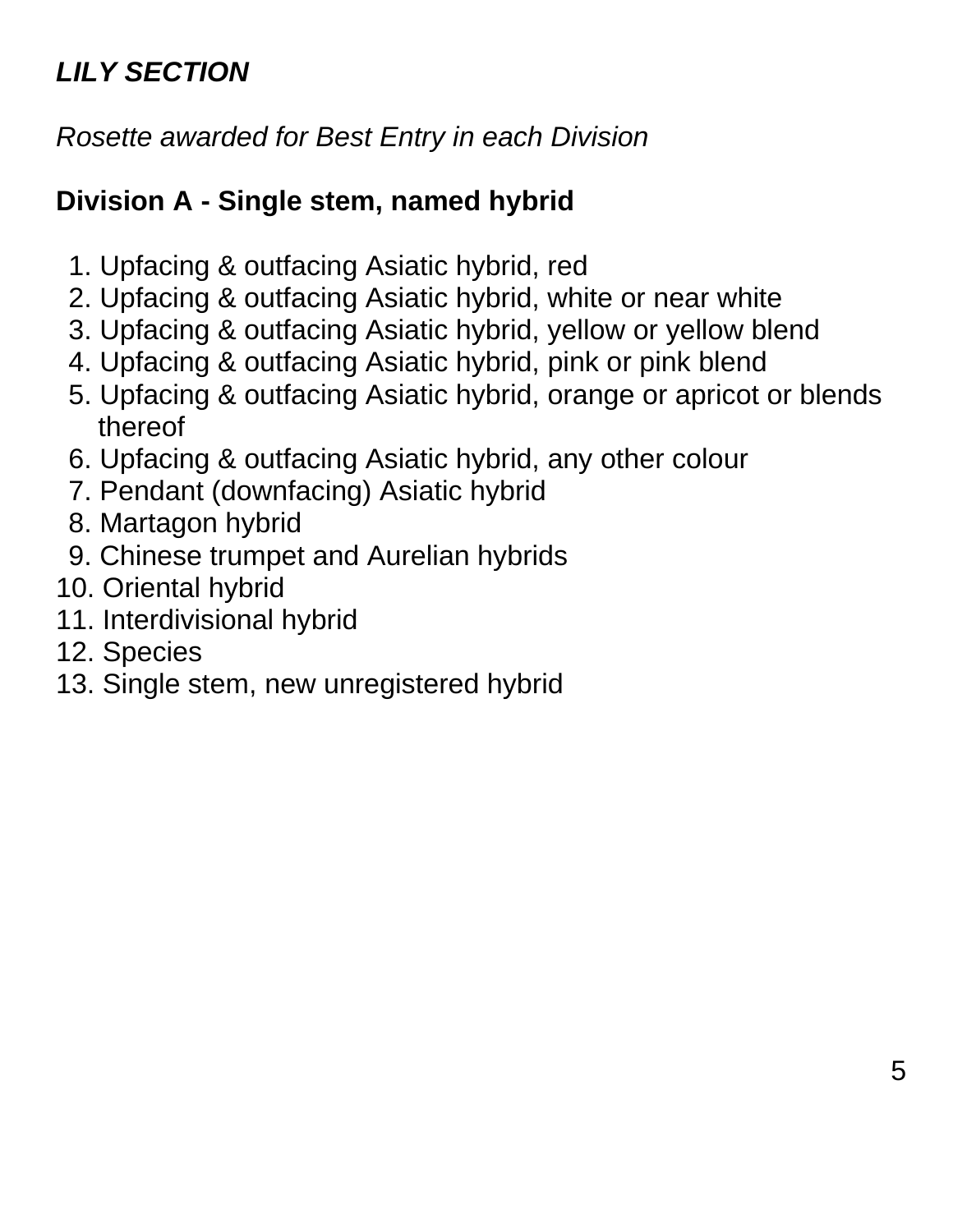#### **Division B - Florets (one blossom, with/without foliage)**

- 14. Asiatic hybrid, red
- 15. Asiatic hybrid, white or near white
- 16. Asiatic hybrid, yellow or yellow blend
- 17. Asiatic hybrid, pink or pink blend
- 18. Asiatic hybrid, orange or apricot or blends thereof
- 19. Asiatic hybrid, any other colour
- 20. Chinese trumpet and Aurelian hybrids
- 21. Oriental hybrid or Orienpet hybrid
- 22. Martagon Hybrid
- 23. Species

#### **Division C - Potted plants, named hybrid**

- 24. Any hybrid, single stem
- 25. Species, single stem
- 26. Any potted lily, 3 stems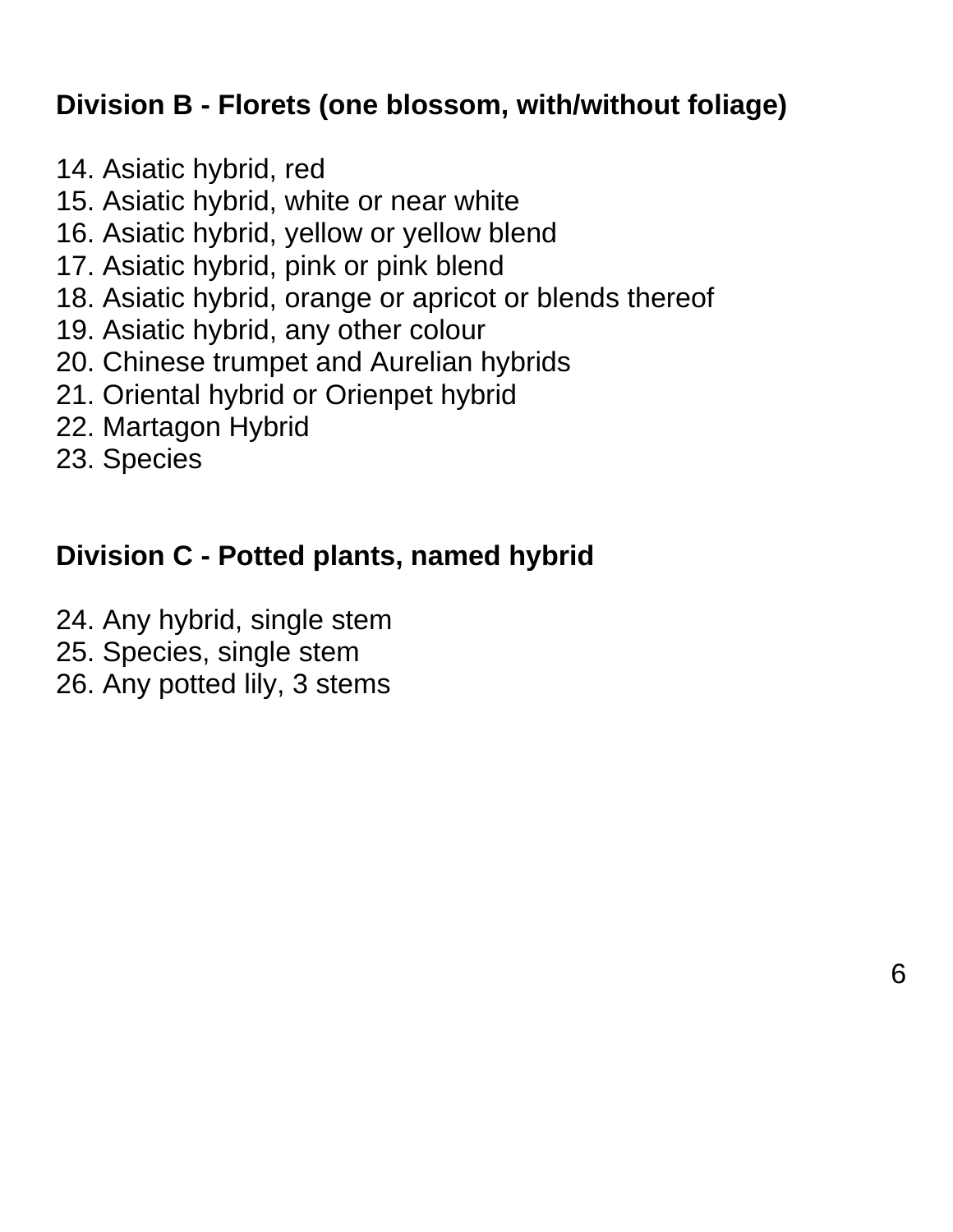## *ROSE SECTION*

*Rosette awarded for Best Entry in each Division*

*Only one container to be used unless otherwise specified.*

*All roses should be named.* 

#### **Division D - Specimen Bloom (disbudded)**

- 27. One Hybrid Tea, red
- 28. One Hybrid Tea, white, or near white
- 29. One Hybrid Tea, yellow or yellow blend (Peace should be exhibited in this class)
- 30. One Hybrid Tea, pink or pink blend, or blends of these colours
- 31. One Hybrid Tea, orange or apricot, or blends of these colours
- 32. One Hybrid Tea, any other colour (i.e. mauve, russet or red blend)
- 33. One Floribunda, any colour (one stem, one bloom)
- 34. One Grandiflora, any colour (one stem, one bloom)
- 35. One shrub (including David Austen) (one stem, one bloom)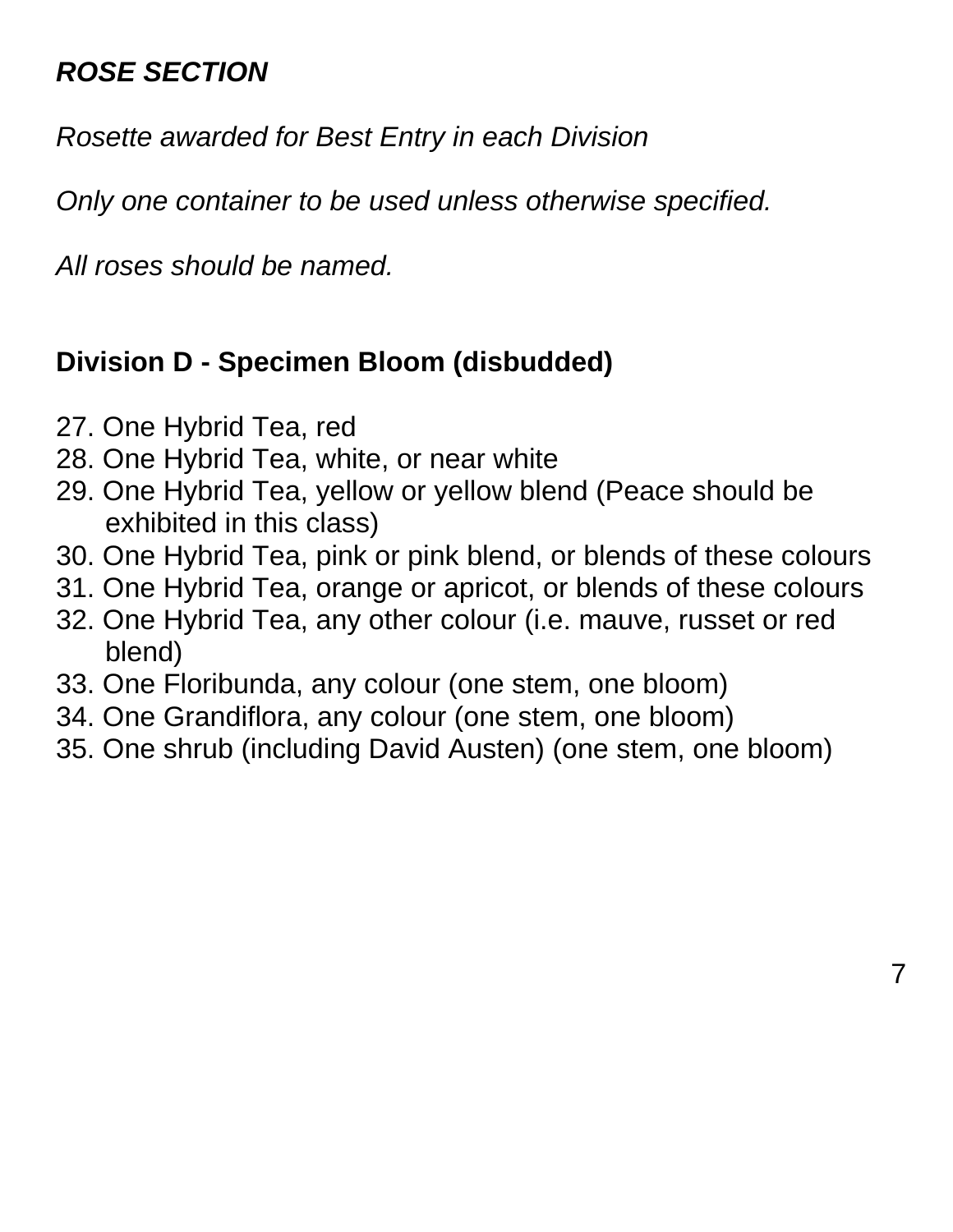## **Division E - Sprays, at least two blooms open, any colour**

- 36. One spray, Hybrid Tea
- 37. One spray, Floribunda or Polyantha
- 38. One spray, Grandiflora
- 39. One spray, Miniature
- 40. One spray, David Austen English Rose
- 41. One spray, Shrub (other than David Austen).
- 42. One spray, Climber or rambler, or climbing versions of Hybrid Tea or Floribunda
- 43. One spray, Old Garden Rose (permissible to show O.G.R. sprays with just one bloom open and buds)

## **Division F - Miscellaneous Roses**

- 44. Cycle of Bloom, 3 stems of one cultivar, one bud showing colour, one bloom at exhibition state, one full bloom (stamens may show), in one container
- 45. Any bloom, in a brandy snifter (judged for fragrance, use your own container)
- 46. Miniature, 1 bloom, afloat in a wine glass (use your own container)
- 47. Bowl of Miniatures or minifloral (use your own container)
- 48. Bowl of Roses, any type / types (use your own container)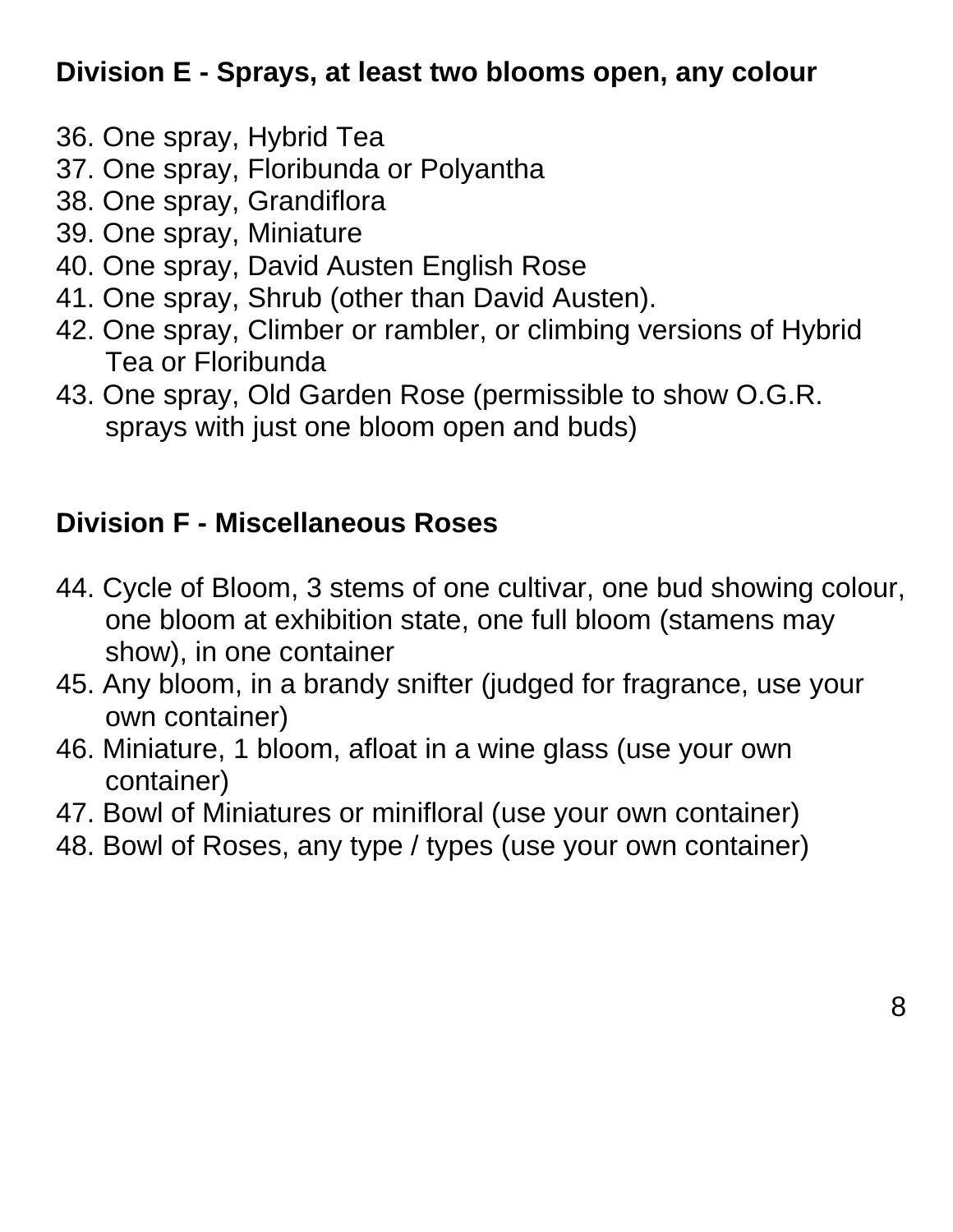## *MISCELLANEOUS FLOWER SECTION*

*Rosette awarded for Best Entry in each Division*

#### **Division G - Cut Flowers**

- 49. Begonia, double, bloom displayed floating on foliage
- 50. Bulbs, 3 stems, summer bulb like other than lily
- 51. Calla Lily, 2 stems, 1 or 2 leaves permitted
- 52. Delphinium, 1 spike
- 53. Dianthus, 3 stems
- 54. Euphorbia, 1 to 3 cuts
- 55. Hosta, 3 leaves
- 56. Lupin, 1 stem
- 57. Peony, 1 stem
- 58. Phlox, 3 stems
- 59. Shasta Daisy, 1 cultivar, 3 stems
- 60. Sweet Peas, 6 stems, one colour
- 61. Sweet Peas, 12 stems, mixed colours
- 62. Any other annual flower not listed, 3 stems same kind, 1 container
- 63. Any other perennial flower not listed, 3 stems same kind, 1 container
- 64. Grass, 1 cultivar, 3 stems (no seed heads)
- 65. Ornamental seed head or branch/head of berries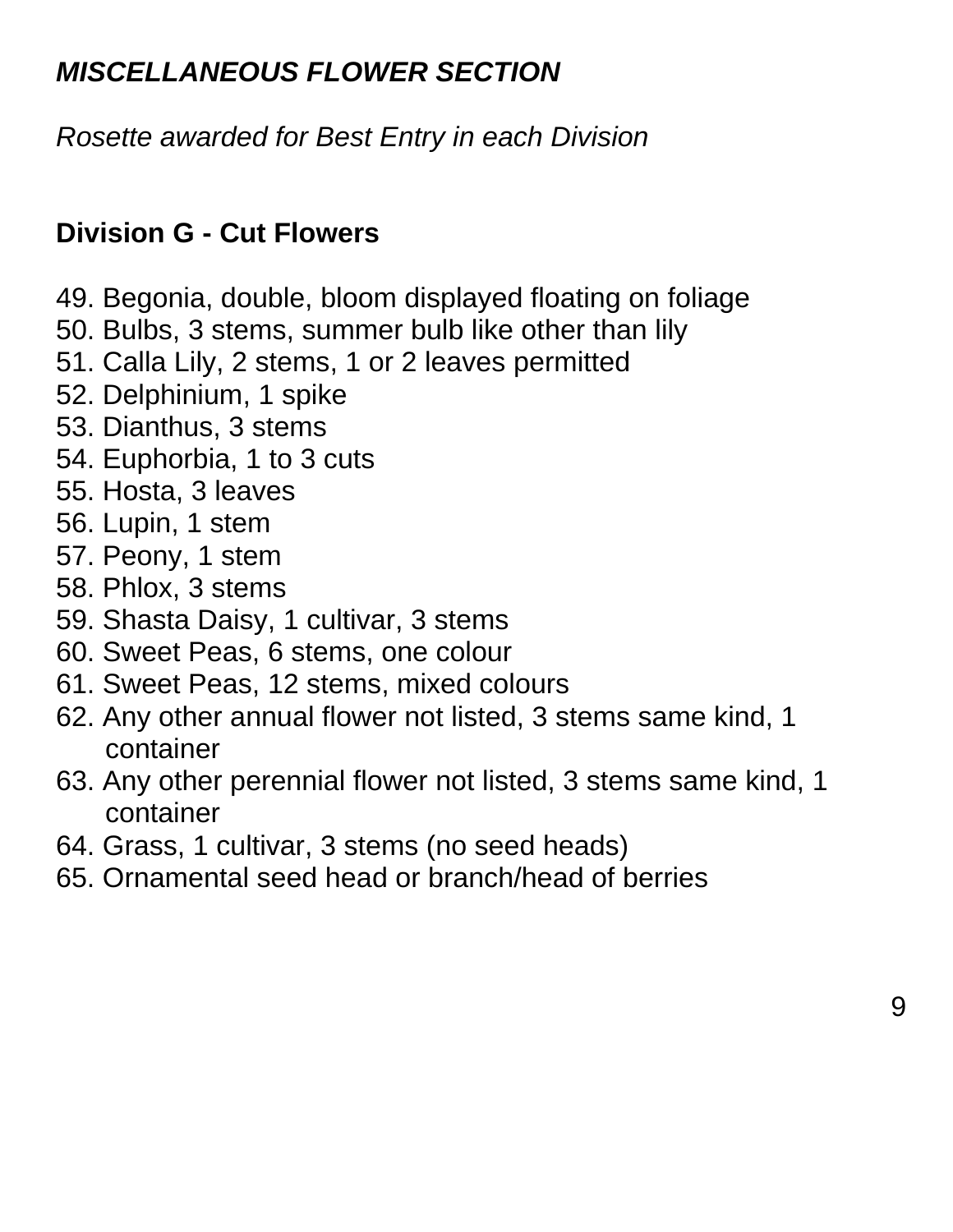## **Division H - Shrubs, Vines, Collections, Bowls, Baskets**

- 66. Clematis, any size, 1 cut
- 67. Any other vine, 1 cut
- 68. Collection, perennial flowers, 5 kinds, 1 or 2 cuts, own foliage, balanced, pleasing to the eye
- 69. Collection, annuals, 5 kinds, 1 or 2 cuts each, own foliage, balanced, pleasing to the eye
- 70. Collection, decorative foliage, 5 kinds, 1 to 3 cuts, balanced, pleasing to the eye
- 71. Collection of culinary herbs, 5 or more kinds, 1 to 3 cuts, fresh, named, one container, balanced, pleasing to the eye
- 72. Collection of medicinal herbs, 5 or more kinds, 1 to 3 cuts, fresh, named, one container, balanced, pleasing to the eye
- 73. Decorative foliage, non-woody plant, 1 to 5 cuts
- 74. Decorative foliage, woody plant, 1 to 3 cuts
- 75. Flowering shrub or tree, 1 cut / branch / stem / truss
- 76. Fragrant foliage, 1 branch
- 77. Bowl (any size), one type of flower, any fresh foliage
- 78. Bowl (any size), mixed flowers, any fresh foliage
- 79. Basket of flowers, mixed flowers, any fresh foliage, not to exceed 24" in any direction
- 80. Bowl (any size) fresh foliage, flower buds permitted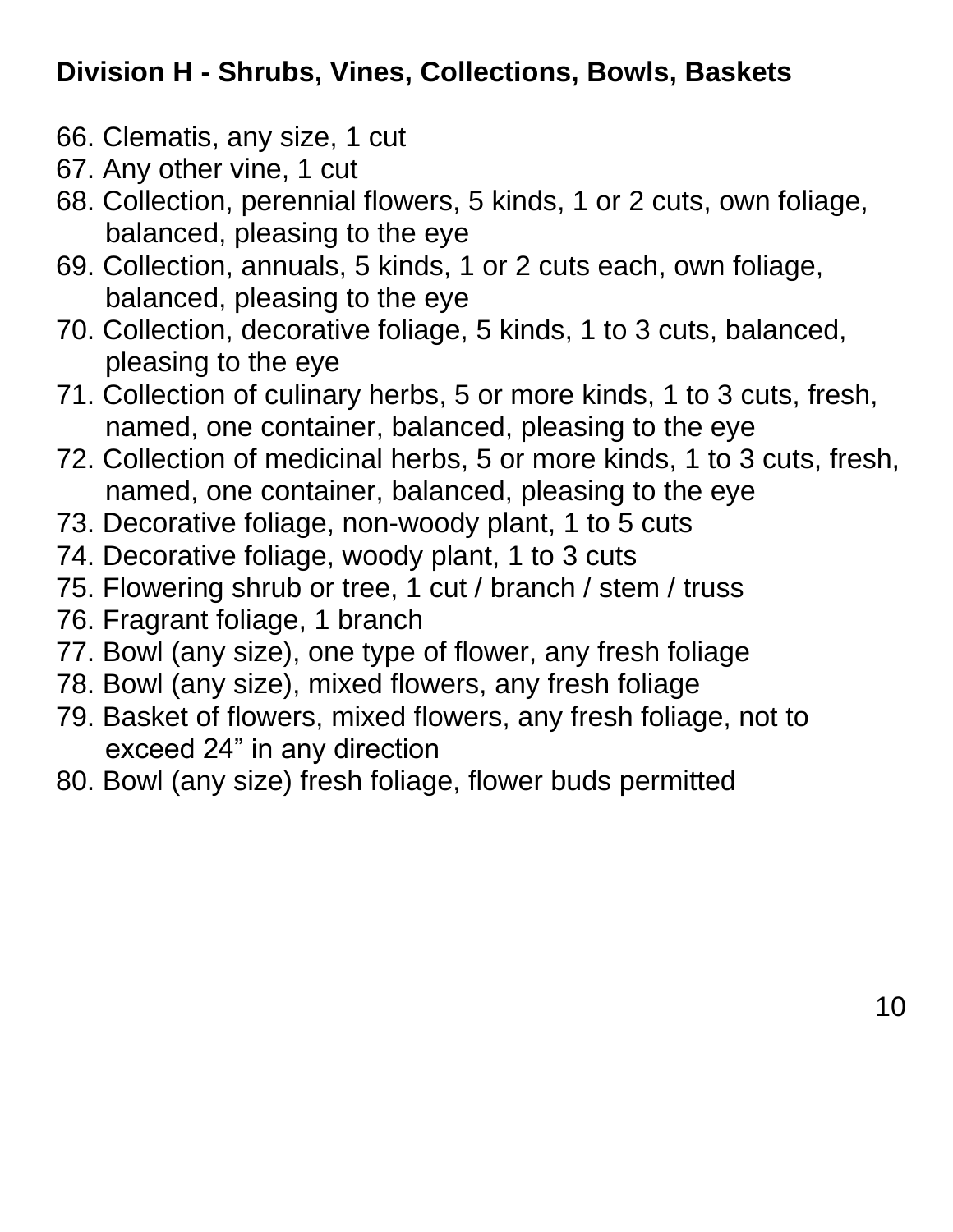## *POTTED PLANT SECTION*

*Rosette awarded for Best Entry* 

## **Division I - Potted Plant**

- 81. Begonia, tuberous, 1 plant
- 82. Fuchsia, any type, 1 plant
- 83. Fuchsia, any type, 3 plants
- 84. Bonsai, 1 plant
- 85. Cactus or Succulent, including sedum and crassulas, 1 plant
- 86. Cacti or Succulent container, including sedum and crassulas, one or more kinds
- 87. Pelargonium, zonal, 1 plant
- 88. Pelargonium, regal, 1 plant
- 89. Pelargonium, fancy leaved, 1 plant
- 90. Pelargonium, scented, 1 plant
- 91. Scented plant, any other variety, 1 plant
- 92. Flowering plant, any other variety, 1 plant
- 93. Outdoor foliage plant, any other variety, no blooms allowed
- 94. Tub or large pot of herbs for patio
- 95. Tub or large pot, 1 or more types of plants
- 96. House plant foliage only, no blooms allowed
- 97. House plant flowering, must have some colour on buds
- 98. Mixed outdoor planter
- 99. Miniature garden or trough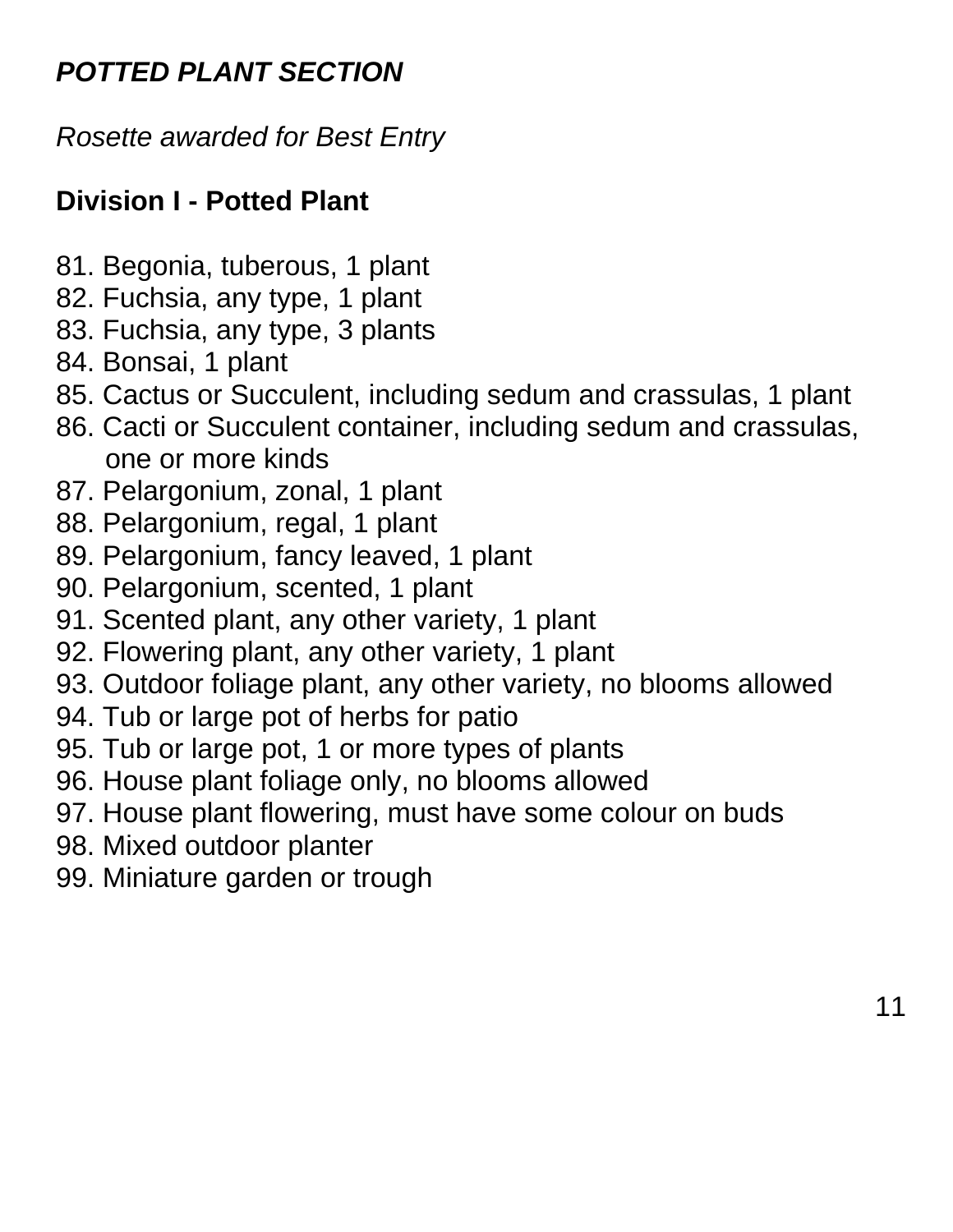## **PEOPLE'S CHOICE SECTION**

## **Division J – People's Choice**

This Division is judged by the public.

100 . One stem potted or cut of any flowering or foliage plant

## *FRUIT AND VEGETABLE SECTION*

*Rosette awarded for Best Entry* 

## **Division K - Fruits and Vegetables**

101. Rhubarb, 3 stalks, 102. Lettuce, 1 head 103. Peas, 6 pods 104. Leeks 1 only 105. Any other vegetable 106. Berries, 6, one variety 107. Any other fruit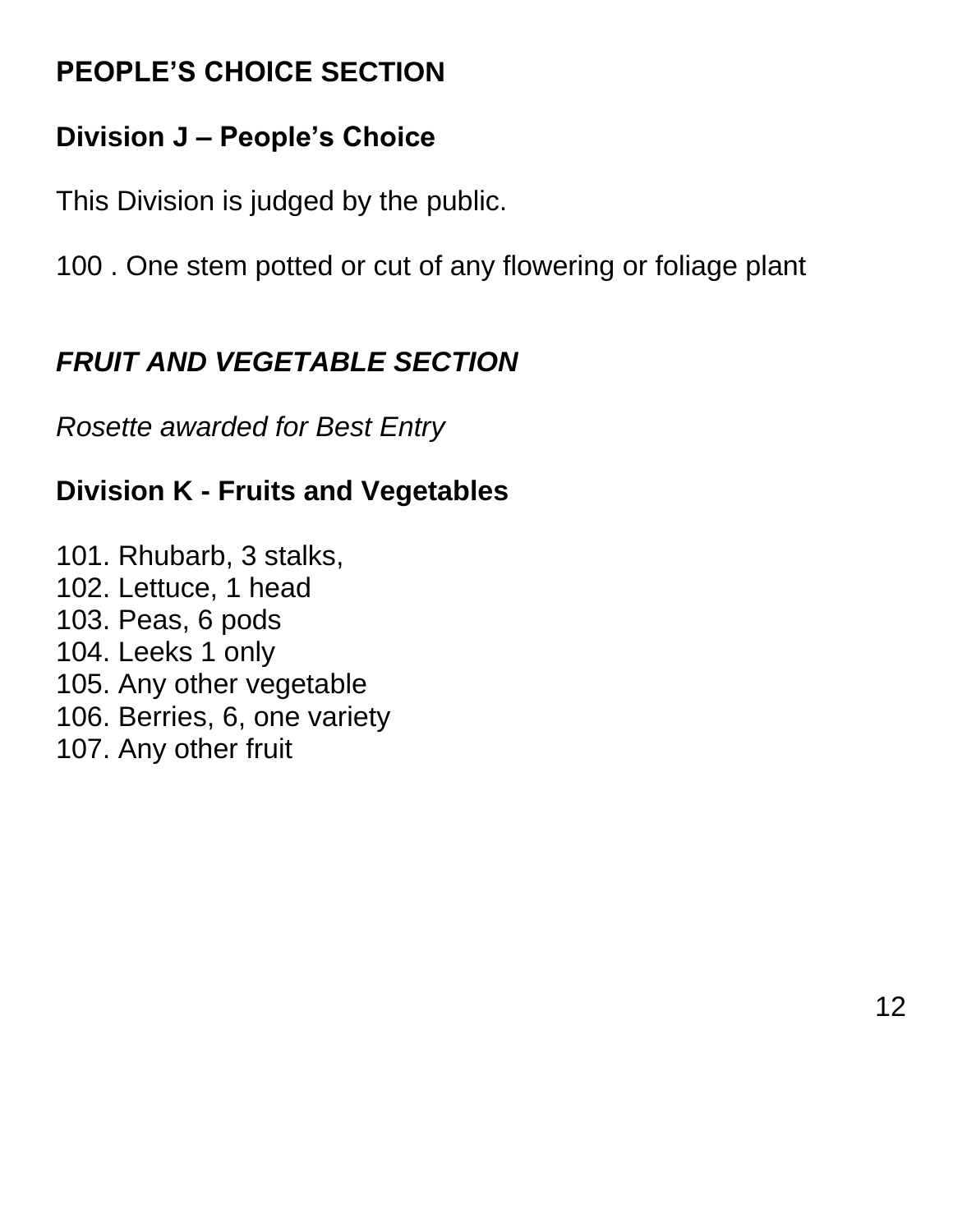## *JUNIOR SECTION*

*Children fifteen years or younger*

*Rosette awarded for Best Entry*

#### **Division L – Juniors**

108. Creature, plant material only 109. Vase of Garden Flowers (not store bought) 110. Miniature garden

#### *DECORATIVE SECTION*

Flowers do not have to be grown by exhibitor Rosette awarded for Best Entry

#### **Division M**

111. Bowl of Flowers & foliage of designer's choice

112. Monochromatic vase arrangement

113.Anything goes Exhibit of designer's choice